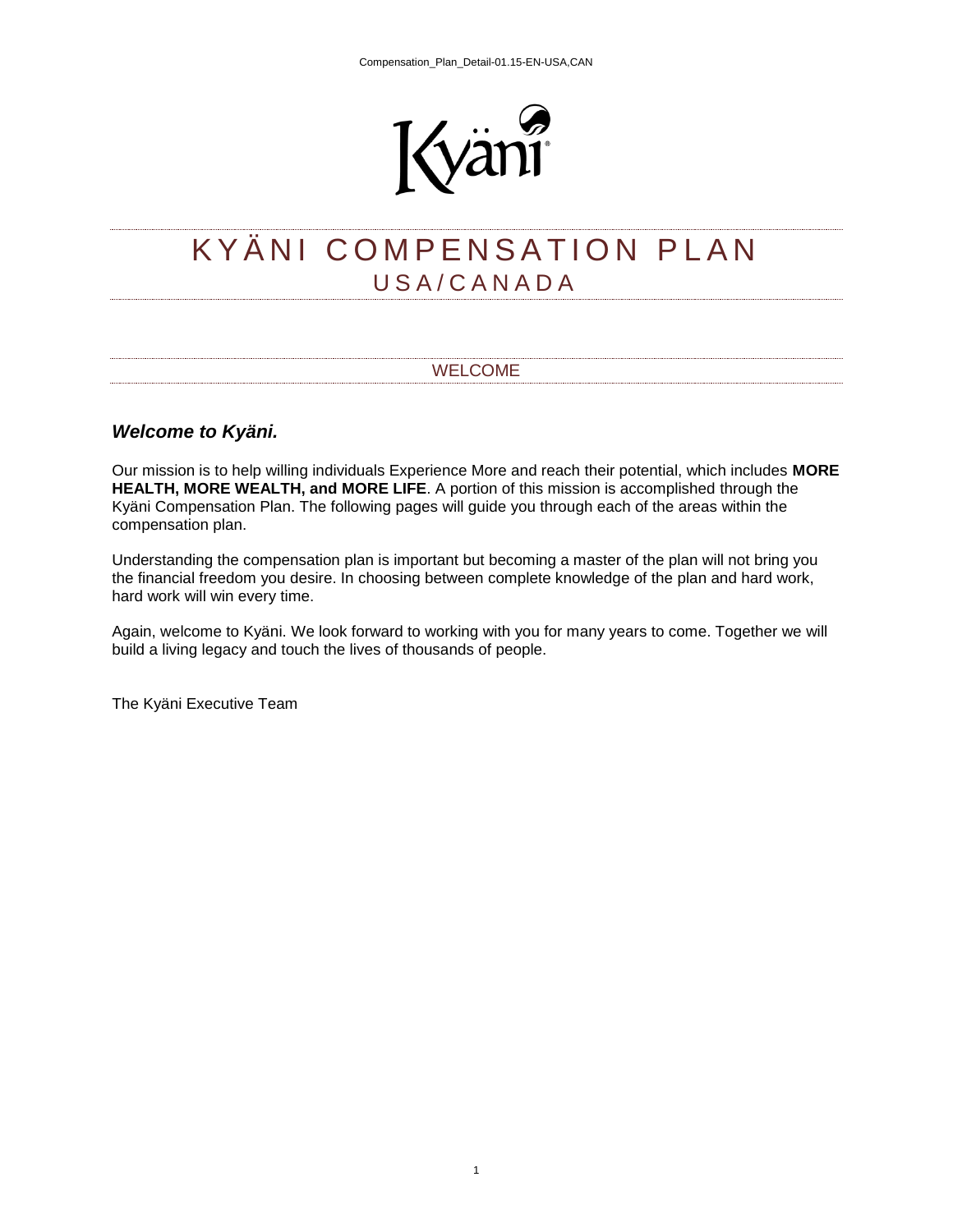#### **Genealogy trees**

A genealogy tree is a means of tracking relationships between all the Distributors in Kyäni. In the Kyäni Compensation Plan, there are two genealogy trees, the Sponsor Tree and the Placement Tree. When a new Distributor joins Kyäni, they appear in both trees.

#### **Sponsor Tree**

The Sponsor Tree is similar to a family relationship tracker. Everyone you personally enroll is positioned directly under you on your first level. When you personally enroll team members and they enroll a new Distributor, the new Distributors are then positioned under your team members on your second level. This positioning is automatic and directly determined by who enrolled the new Distributor. The width of your Sponsor Tree is as wide as the number of people you personally enroll.

#### *Bonuses calculated using the Sponsor Tree*

- Team Bonus
- Sponsor Bonus
- Generation Check Match

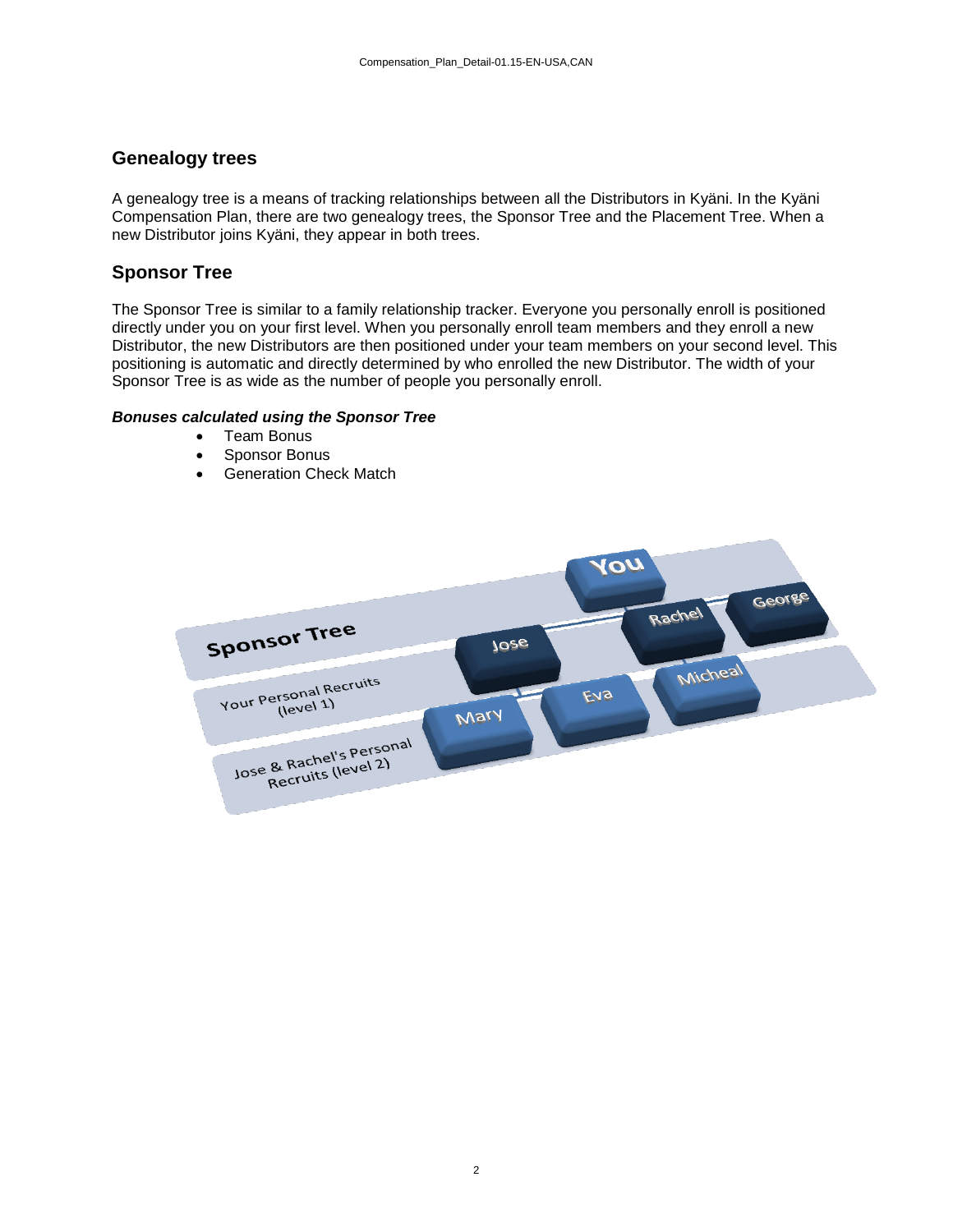## **Placement Tree**

The Placement Tree is another relationship tracker. Unlike the Sponsor Tree, you have the freedom to place your personally sponsored Distributors anywhere you desire in your downline. There are different reasons why leaders may place newly enrolled Distributors in different positions of the Placement Tree. These include A) synergy of building a team; B) geographical considerations; C) personal relationship considerations; or D) building to the next rank. Proper placing of new Distributors in your Placement Tree is important and helps you build a wider, deeper, and more profitable organization.

When you personally enroll a new team member, you may immediately place them in the Placement Tree or you may place them in the Holding Tank where you have up to 72 hours to decide where to place them. If you do not place them within the allotted time, the system will automatically place them in first level of your Placement Tree. There is no limit to the width of the Placement Tree; you can build it as wide as you like. To be eligible for all bonuses, you only need to have three legs.

In the illustration below, you will notice that George was placed below Mary. The same organization is represented in both the Sponsor Tree and the Placement Tree.

#### *Elements that are calculated using the Placement Tree*

- Rank
- Fast Start
- Rank Bonuses
- Kyäni Monthly PayGate Accumulator

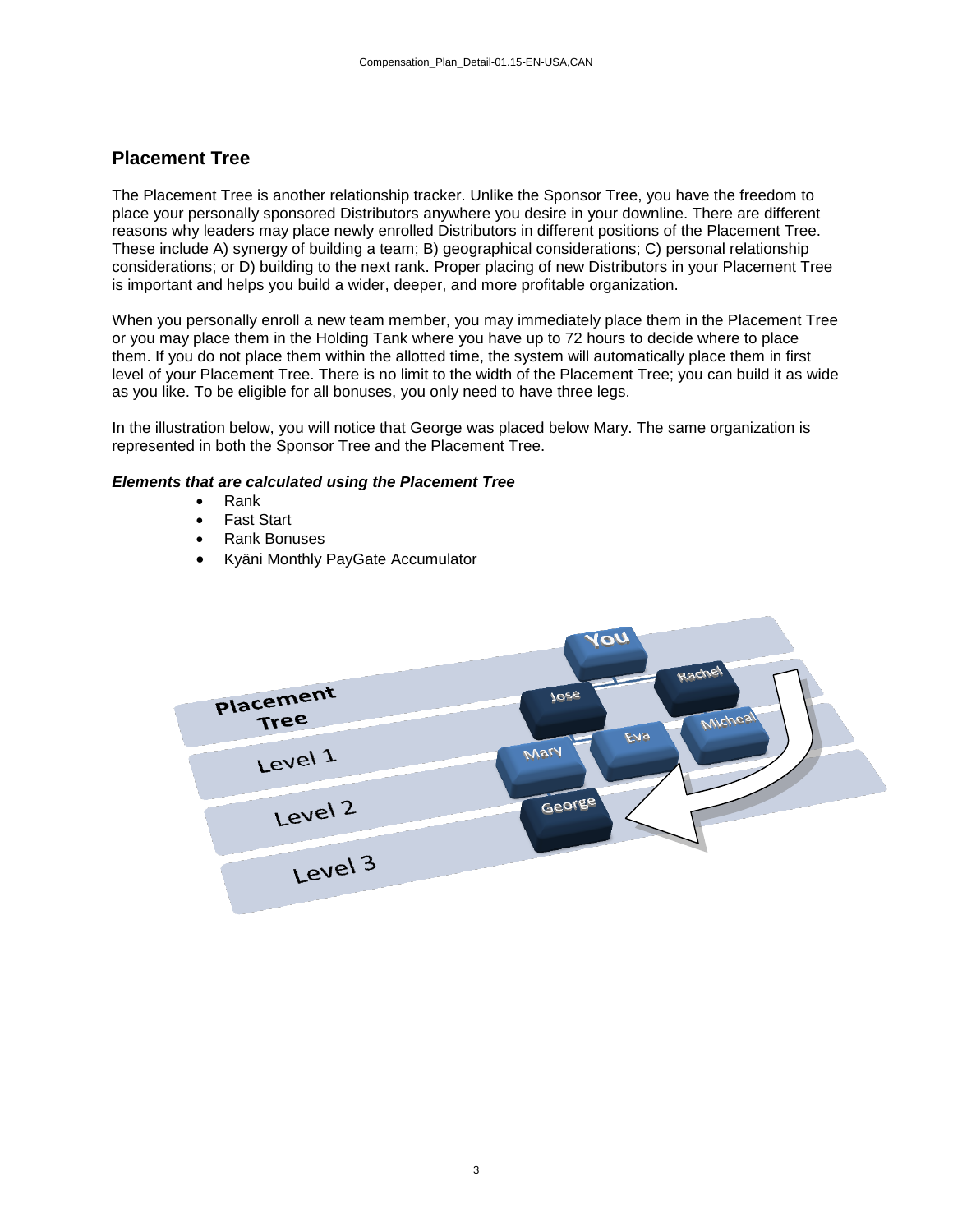## **Qualification Requirements**

There are two levels of qualification. The first is reached with 25QV per month. At this level, you are considered a Distributor. You are eligible for Weekly Customer Bonuses, and Sponsor Bonuses.

At 100QV per month you are considered a Qualified Distributor and are eligible for all bonus compensation. Qualification is required monthly. To qualify, you can either purchase adequate volumes of product to generate the 100QV, secure enough personal customers to generate the 100QV requirement, or a combination of both.

| RANKS<br>1 V J J J V |
|----------------------|
|                      |

Ranks are calculated based on QV from the Placement Tree. You may count 500QV volume from personal purchases towards ranks of Pearl and below and 1000QV for ranks of Sapphire and above. Ranks up to and including Pearl require two active (100QV) legs and Sapphire and above require three active (100QV) legs.

#### **Rank Chart using Placement Tree QV**

| <b>Rank</b>                           | <b>MQV</b><br><b>Required</b> | <b>Total GQV</b><br><b>Requirement</b> | QV Volume<br><b>Outside</b><br><b>Largest Leg</b> | QV Volume<br><b>Outside</b><br><b>Largest 2 Legs</b> |
|---------------------------------------|-------------------------------|----------------------------------------|---------------------------------------------------|------------------------------------------------------|
| <b>Member</b>                         |                               |                                        |                                                   |                                                      |
| <b>Distributor</b>                    | 25                            |                                        |                                                   |                                                      |
| <b>Qualified Distributor</b>          | 100                           |                                        |                                                   |                                                      |
| <b>Garnet</b>                         | 100                           | 300                                    | 100                                               |                                                      |
| Jade                                  | 100                           | 2,000                                  | 800                                               |                                                      |
| <b>Pearl</b>                          | 100                           | 5,000                                  | 2,000                                             |                                                      |
| <b>Sapphire</b>                       | 100                           | 10,000                                 | 4,000                                             | 500                                                  |
| <b>Ruby</b>                           | 100                           | 25,000                                 | 10,000                                            | 1,250                                                |
| <b>Emerald</b>                        | 100                           | 50,000                                 | 20,000                                            | 2,500                                                |
| <b>Diamond</b>                        | 100                           | 100,000                                | 40,000                                            | 5,000                                                |
| <b>Blue Diamond</b>                   | 100                           | 250,000                                | 100,000                                           | 12,500                                               |
| <b>Green Diamond</b>                  | 100                           | 500,000                                | 200,000                                           | 25,000                                               |
| <b>Purple Diamond</b>                 | 100                           | 1,000,000                              | 400,000                                           | 50,000                                               |
| <b>Red Diamond</b>                    | 100                           | 2,000,000                              | 800,000                                           | 100,000                                              |
| <b>Double Red Diamond</b>             | 100                           | 4,000,000                              | 1,600,000                                         | 200,000                                              |
| <b>Black Diamond</b>                  | 100                           | 10,000,000                             | 4,000,000                                         | 500,000                                              |
| <b>Double Black</b><br><b>Diamond</b> | 100                           | 25,000,000                             | 10,000,000                                        | 1,250,000                                            |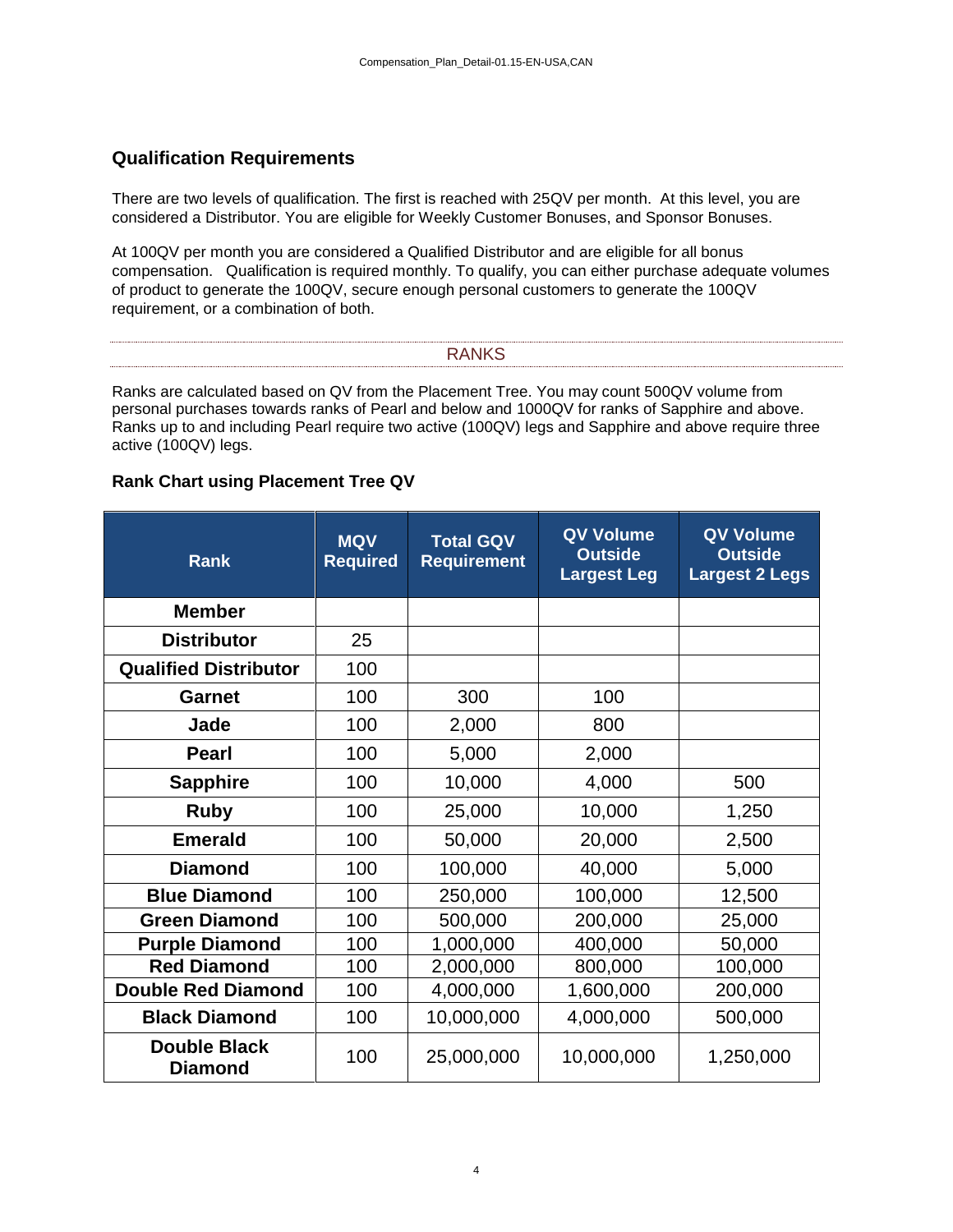## **Rank Determination Process**

Use the following process to determine rank.

- 1. Calculate total GQV (Group Qualifying Volume) and compare to chart for possible rank.
- 2. Does the QV volume outside of the largest leg (including personal and customer volume) meet the minimum requirements for that rank? (If no, restart with next lower rank.)
- 3. Does the QV volume outside of the largest two legs (including personal and customer volume) meet the minimum requirements for that rank? If no, restart with next lower rank. If yes, you have reached that rank.

## **Examples**

Below are two examples to illustrate calculation of rank.

Example A: You have three legs. The largest leg has 30,000QV, Leg 2 has 20,000QV, and Leg 3 has 3,000QV. Take the volumes through the calculation process.

- 1. Total volume of all legs equals 53,000QV. Comparing this to the chart, you may qualify for Emerald.
- 2. QV outside the largest leg equals 23,000. For the Emerald Rank the chart shows that 20,000QV is needed. That requirement is met.
- 3. QV outside the largest two legs equals 3,000. For the Emerald Rank he chart shows that 2,500QV is needed. That requirement is met. You have reached the rank of Emerald.

Example B: This organization has 4 legs. The largest leg has 120,000QV, Leg 2 has 17,000QV, Leg 3 has 3,000QV, and Leg 4 has 300QV.

Take the volumes through the calculation process.

- 1. The total volume of the organization is 140,300QV. This is in the category for Diamond.
- 2. QV outside of the largest leg equals 20,300QV. This does not meet the minimum requirement for Diamond. We then look at the next lowest rank (Emerald).
- 3. QV outside of the largest leg equals 20,300QV. For the Emerald Rank the chart shows 20,000QV is needed. That requirement is met.
- 4. QV outside of the largest two legs equals 3,300QV. For the Emerald Rank the chart shows 2,500QV is needed. That requirement is met. You have reached the rank of Emerald.

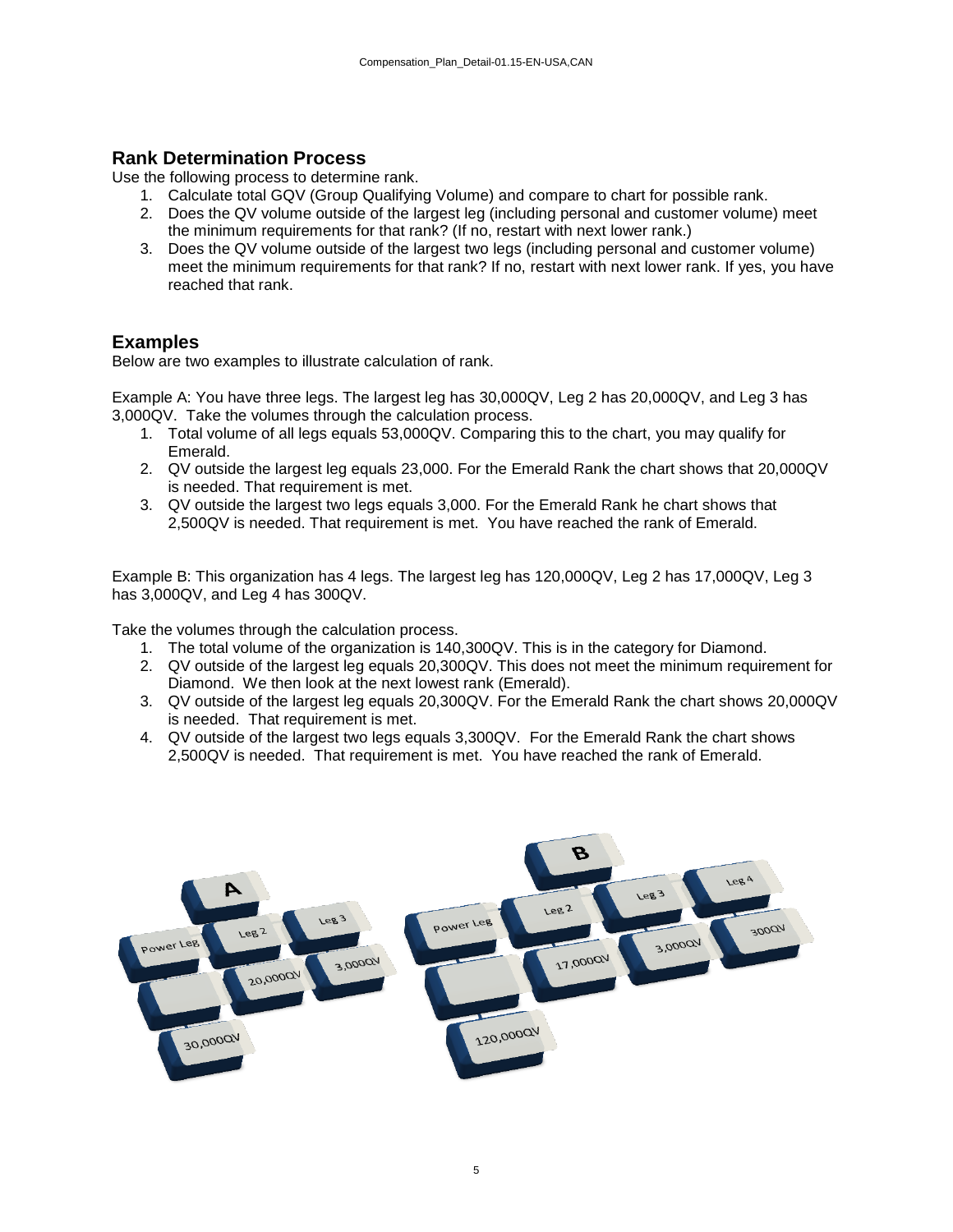| <b>DOMILIOTO</b><br><b>UITUULU</b> |
|------------------------------------|
|                                    |

## **Personal Customer Bonuses**

#### **Retail Profit Bonus**

Every time you sell product to a registered customer, you make the difference between the wholesale price and the selling price. The difference between your wholesale pricing and what your Preferred Customer or Retail Customer paid is the Retail Profit Bonus. It will be paid to you with the weekly bonuses. This bonus is earned every time one of your personal customers purchases a product. You must have a Paid-As Rank of Distributor (minimum 25QV) when the bonus is calculated in order to earn this bonus.

Example: Assume a customer places an order of \$140 worth of products—an order which would cost a Distributor only \$120. The Distributor would then earn the Retail Profit Bonus of \$140-\$120 = \$20

#### **Customer Bonus**

When your personal customers buy products from Kyäni, you will receive 20% of the CV for each order. This bonus is earned every time one of your personal customers purchases a product and will be paid out weekly. You must have a Paid-As Rank of Distributor (minimum 25QV) when then bonus is calculated to be eligible.

Example: Assuming a customer makes an order with 75CV. This would translate into \$15 profit for you. This is determined by multiplying the CV on the customer order by 20%. Customer Bonus (20% x 75CV  $=$ \$15).

#### **Customer One-time CV Bonus**

Kyäni rewards you for building your customer business. When you achieve a monthly personal Customer CV volume, you will receive a one-time bonus. There are two levels to this bonus at 500CV and 1000CV generated by your customers. You must have the rank of Qualified Distributor (minimum 100QV) in order to be eligible for this bonus.

500 Customer CV = \$100 Payout 1000 Customer CV = \$500 Payout

#### **Customer Pool**

Every month Kyäni takes 2% of all Global Customer CV and puts the amount into the Customer Pool. All Distributors who have a minimum of 500CV from customers qualify for this pool. The amount you earn in the pool is determined by the amount of CV you personally put into the pool compared to the total of Qualifying Customer CV of all qualifying Distributors. For example, if a Distributor has a total of 1000CV from his/her personal customers and in that month there was 100,000 Customer CV from all qualified Distributors, then that Distributor would receive  $1000/100,000 = 1%$  of the pool.

\*Your own personal orders do not count. Only orders made by your customers are eligible for payouts in the Customer Pool.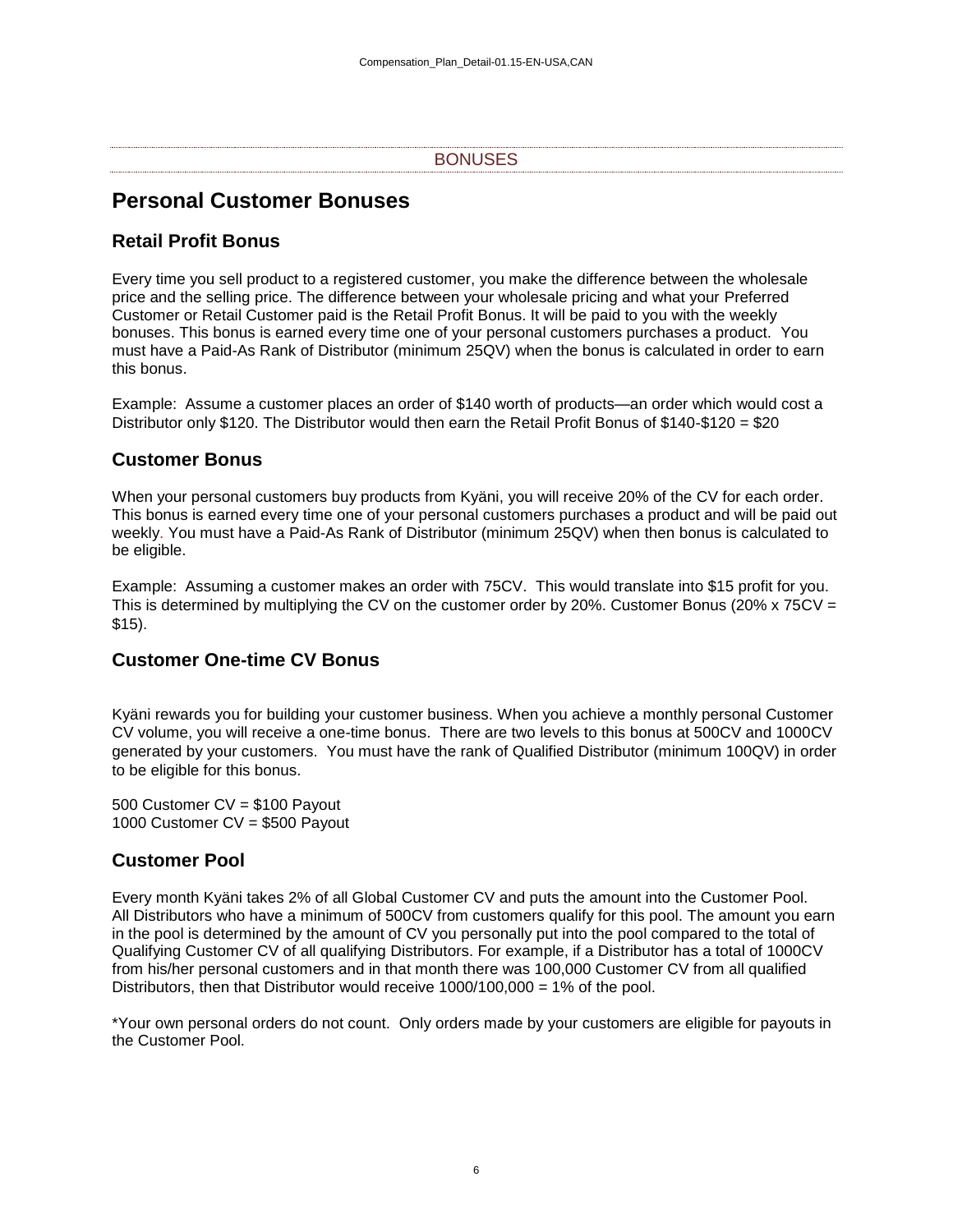## **Distributor Bonuses**

#### **Team Bonus**

Whenever someone in your downline enrolls a new team member, you may be eligible to receive the Differential Team Bonus. The Differential Team Bonus is calculated using the Sponsor Tree. It is paid based on the Starter Pack purchased by the new member, your rank, and the rank of the distributors between you and the enrollment.

The Team Bonus uses SV (Starter Pack Volume) to determine payouts. Each starter pack has an SV value associated with it. Depending on your rank you will receive a percentage of the SV as a bonus. The rank you achieve in your first 31 days is called your Grace Rank. This rank will be part of the evaluation of how much you will earn on the Team Bonus. After your 31 days are done the rank you have earned (Grace Rank) will be compared with the current calendar month rank and the previous calendar month rank. The highest of all three ranks will be the rank used in Team Bonus calculations. This Grace Rank will be used during your first 31 days, the remainder of the calendar month after the 31 day period, and the next full calendar month. For example if you joined on 15 August your 31 day period would end 15 September and you could use the Grace Rank from 15 August to October 31. You can always earn a higher rank through your efforts but during this time you will never be paid lower than your Grace Rank. (This rank is only used for Team Bonus Calculations). After this period is done your Team Bonus will only use the current month rank and the previous month rank for payouts. The chart below illustrates the percentage you will receive based on your rank.

| <u>Garnet</u> | Jade | Pearl | <b>Sapphire</b> | <b>Ruby</b> | <b>Emerald</b> | <u>Diamond</u> | <b>Blue</b><br><b>Diamond</b> | Green<br><b>Diamond</b> | Purple<br><b>Diamond</b> | <b>Red</b><br><u>Diamond</u> | <b>Double Red</b><br><b>Diamond</b> |
|---------------|------|-------|-----------------|-------------|----------------|----------------|-------------------------------|-------------------------|--------------------------|------------------------------|-------------------------------------|
| 15%           | 30%  | 45%   | 55%             | 65%         | 75%            | 85%            | 90%                           | 94%                     | 97%                      | 99%                          | 100%                                |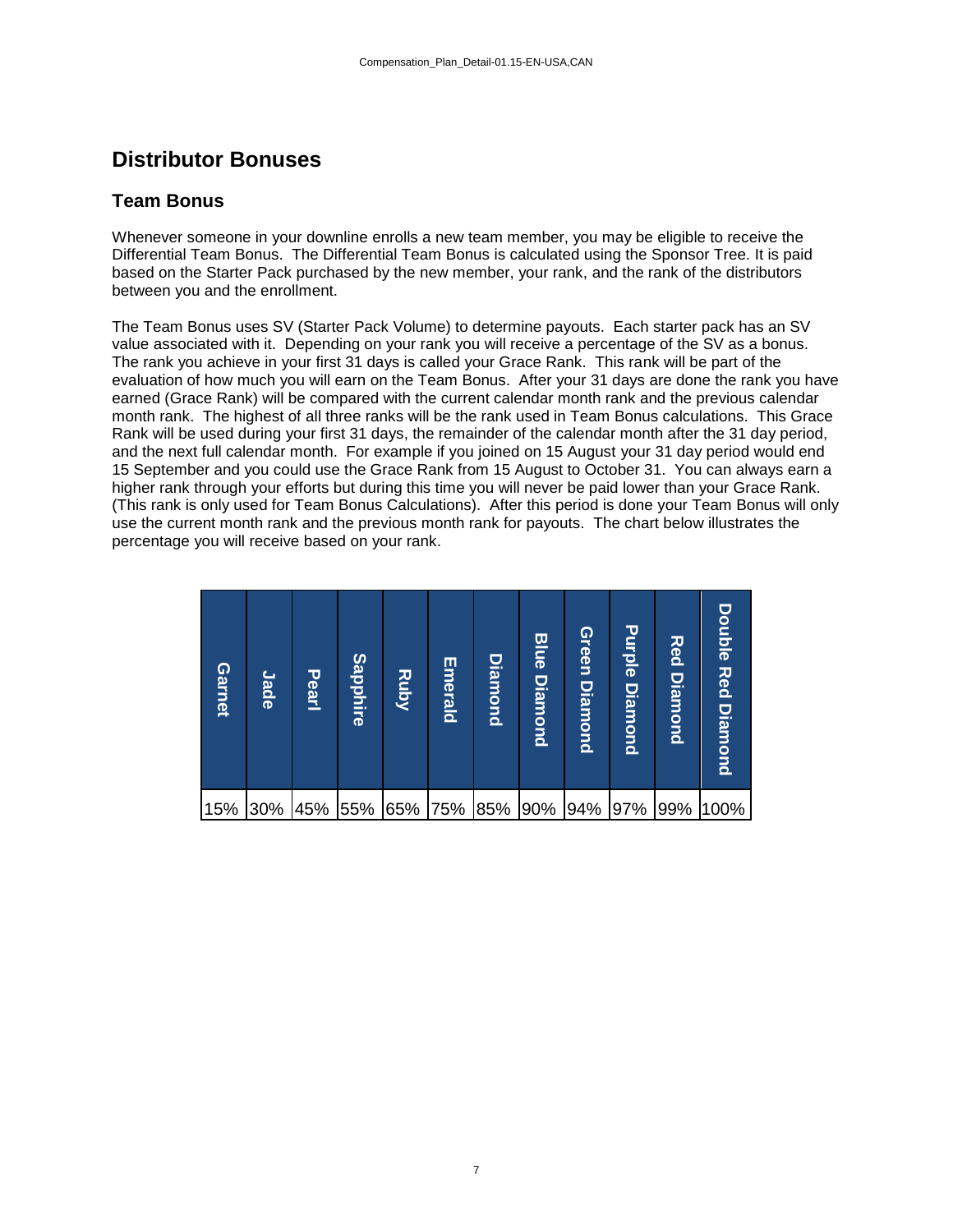#### **Differential Team Bonus Example**

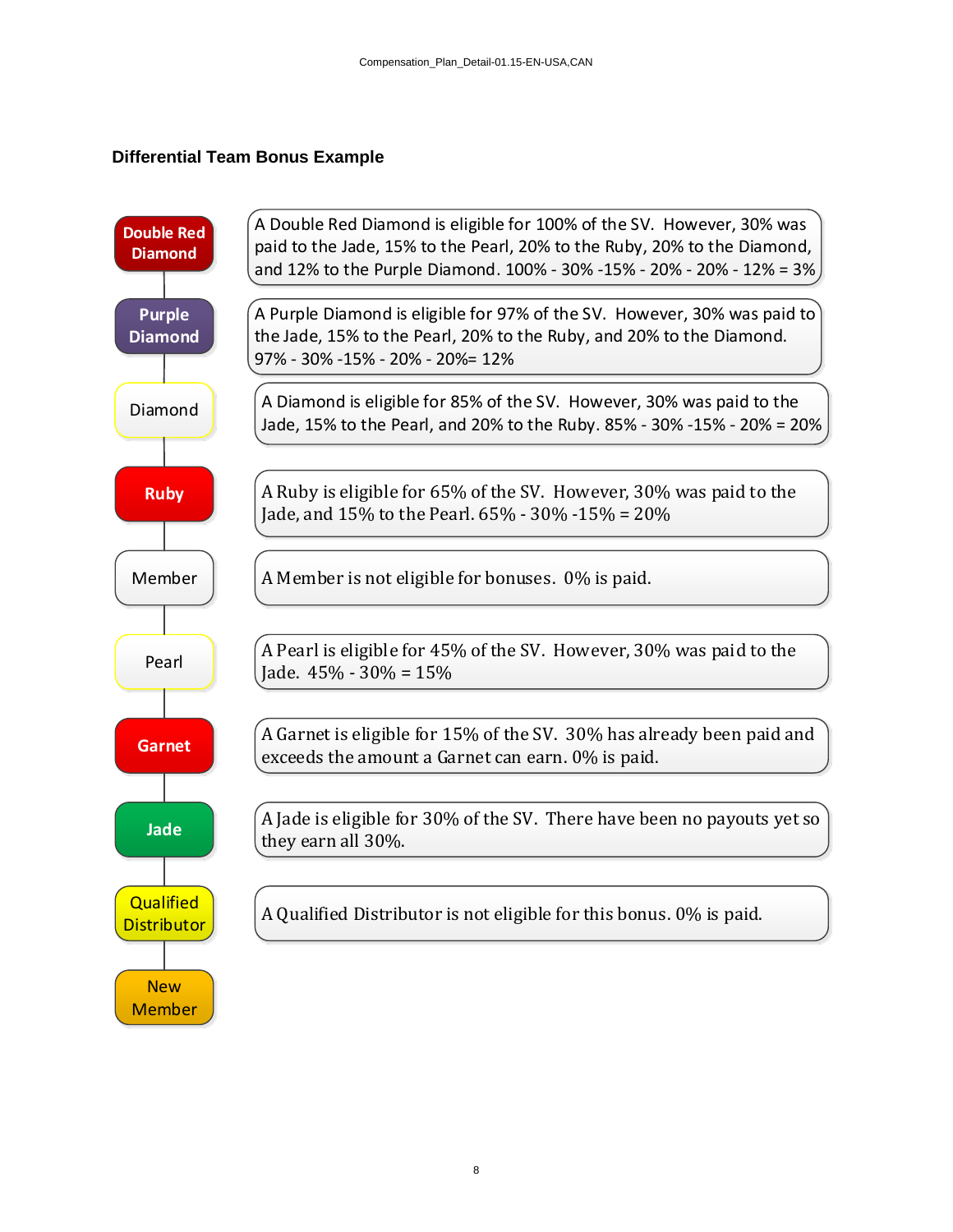## **Sponsor Bonus**

The person who enrolls a new member that has a rank of at least a Distributor (minimum of 25QV) will receive a Sponsor Bonus based upon the Starter Pack purchased.

#### **Fast Start Bonus**

To help you get started, Kyäni provides a Fast Start bonus with 3 different payouts.

For the first payout you must reach the Paid-as Rank of Jade within your first 31 days (Your enrollment day is considered day 0).

In order to earn the second payout, you must reach the Paid-as Rank of Jade in the first full calendar month after earning the first payout.

The third payout is earned by reaching Paid-as Rank of Jade in the next full calendar month after earning the second payout. You will only receive these payouts if they are done consecutively. You will be paid according to the table below.

| First 31 Days! | Calendar Month 1 | ICalendar Month 21 | <b>Total</b> |
|----------------|------------------|--------------------|--------------|
| \$100          | \$200            | \$300              | \$60C        |

Example: A distributor enrolls on April 5 and achieves Jade on May 3 (This is near the end of their 31 day period). They then achieve Pearl in May and Jade in June. They would be paid according to the following schedule. Although there is no payout in May the rank of Jade or higher must be maintained to earn the remaining bonuses.

| Month (Rank) | First 31 Days<br>(Jade) | May (Pearl) | June (Jade) | July (Jade) | ⊦Total Pavout |
|--------------|-------------------------|-------------|-------------|-------------|---------------|
| Pavout       | \$100                   | No Pavout   | \$200       | \$300       | \$600         |

## **Kyäni PayGate Accumulator**

The Kyäni PayGate Accumulator is calculated on the monthly CV generated in your Placement Tree. The Kyäni PayGate Accumulator calculates residual income monthly by starting at the bottom of the Placement tree and accumulating volume flowing upward until it reaches a Distributor with a qualifying PayGate where it pays out the earned commission. This process is repeated for all PayGate levels. As your volume increases, you may qualify for new PayGates depending on the distribution of your volume in your Placement Tree. Each additional PayGate you qualify for creates additional residual payout for you.

Below is a chart of the PayGates, the percentage of CV for each level, and the volume requirements to earn the respective PayGate.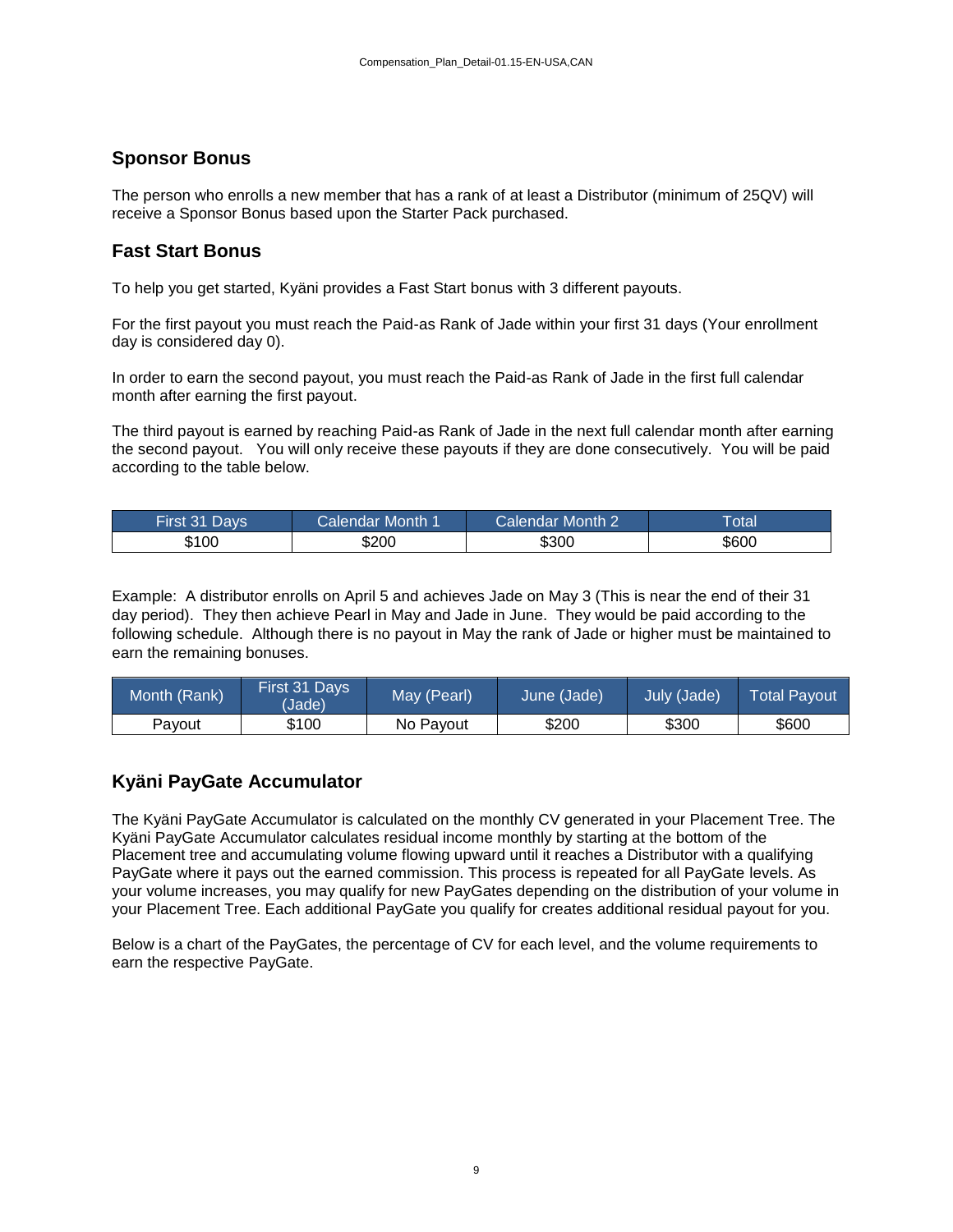| <b>PayGate</b> | <b>Rate</b> | <b>Largest Leg</b><br><b>Requirement</b> | <b>Total of Small</b><br>legs | 3rd leg<br><b>Minimum</b> |
|----------------|-------------|------------------------------------------|-------------------------------|---------------------------|
| $\overline{1}$ | 5.00%       | 200                                      | 100                           |                           |
| $\overline{2}$ | 7.00%       | 700                                      | 500                           |                           |
| 3              | 8.00%       | 2,200                                    | 1,500                         |                           |
| $\overline{4}$ | 7.00%       | 4,500                                    | 3,000                         |                           |
| 5              | 6.00%       | 9,000                                    | 6,000                         | 400                       |
| 6              | 5.00%       | 18,000                                   | 12,000                        | 1,000                     |
| $\overline{7}$ | 3.00%       | 40,000                                   | 27,000                        | 2,000                     |
| 8              | 1.00%       | 90,000                                   | 55,000                        | 6,000                     |
| 9              | 1.00%       | 200,000                                  | 125,000                       | 12,000                    |
| 10             | 0.50%       | 400,000                                  | 260,000                       | 18,000                    |
| 11             | 0.25%       | 1,000,000                                | 450,000                       | 40,000                    |
| 12             | 0.25%       | 2,000,000                                | 900,000                       | 100,000                   |

## **PayGate Accumulator Chart using Placement Tree CV**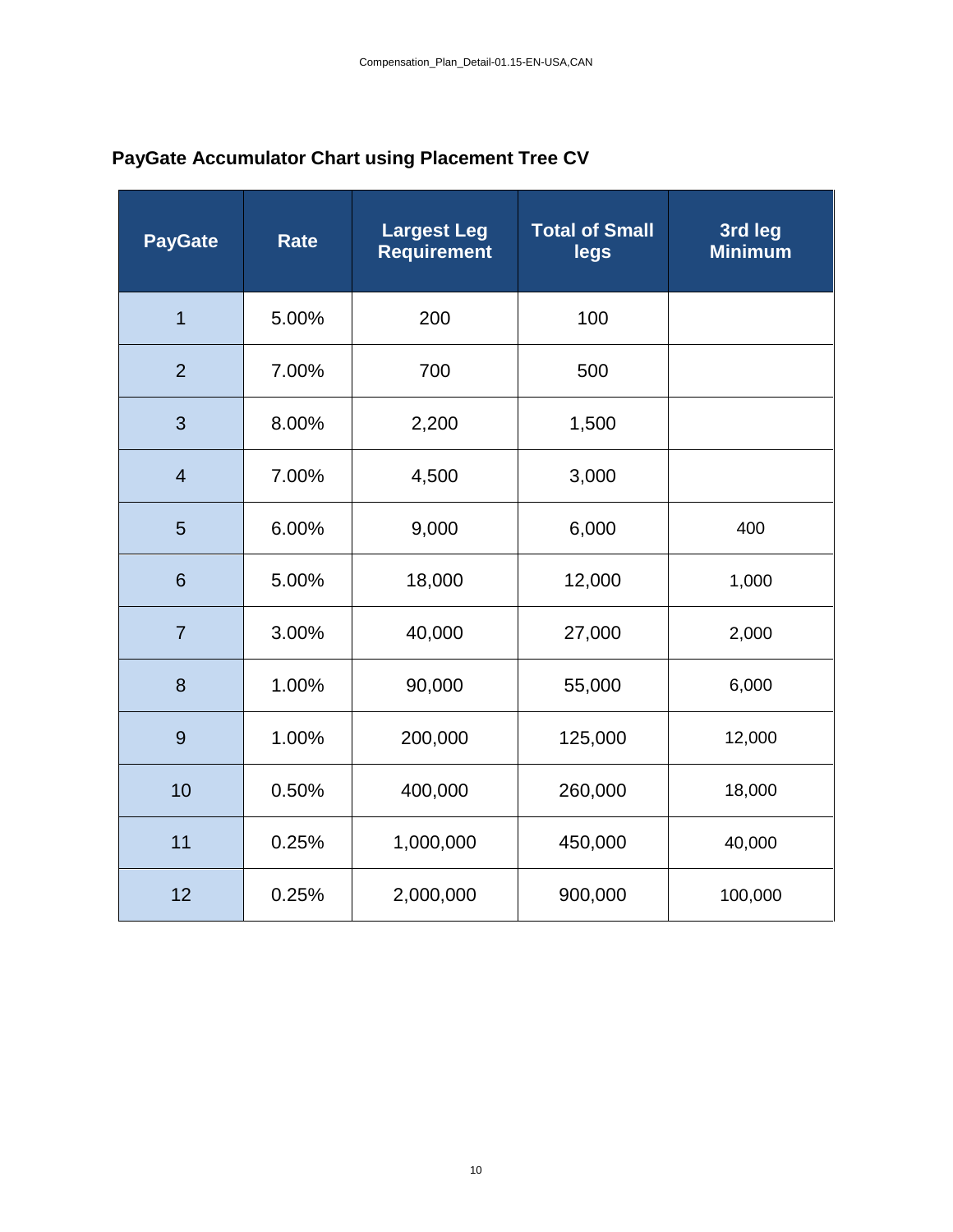

## **PayGate 1 Example**

Review the example for PayGate 1 above. (All payouts are shown in US Dollars.) From the bottom of the organization, the volume flows upward and accumulates CV. As the volume reaches the first qualifying Distributor for PayGate 1, we calculate how much CV is to be paid out (indicated by the yellow box). A total of 900CV has accumulated at the first yellow box A (Distributor A). Once a PayGate is reached, the following process is used to determine the amount to pay on the PayGate:

- 1. Add all CV accumulated up through the organization from either the bottom or from the last PayGate payout—whichever is closer.
- 2. Subtract the PayGate base amount (Largest Leg Requirement). For PayGate 1 this is 200CV. This 200CV amount will flow up along with your Personal and Customer CV to the Distributor above them. For this example, you have  $900CV - 200CV =$ 700CV. This 700CV amount is multiplied by 5% for PayGate 1. This equals \$35.

The volume that flows up from Distributor A (yellow box A) is now 300CV (200CV PayGate base amount + personal volume of 100CV). Distributor B (yellow box B) is the next Distributor to qualify for PayGate 1. The volume they receive is 500CV. Run it through the two step process above remembering that the PayGate amount of 200CV in addition to their personal CV of 100 flows up and repeat the process again. Distributor B would receive \$15. The personal volume of Distributor B (100CV) plus 200CV PayGate base amount volume flows up. Each of the yellow boxes represents Distributors who qualify for PayGate 1. Once a PayGate flows to the top of the organization the next PayGate process starts again at the bottom of the organization using the same volume.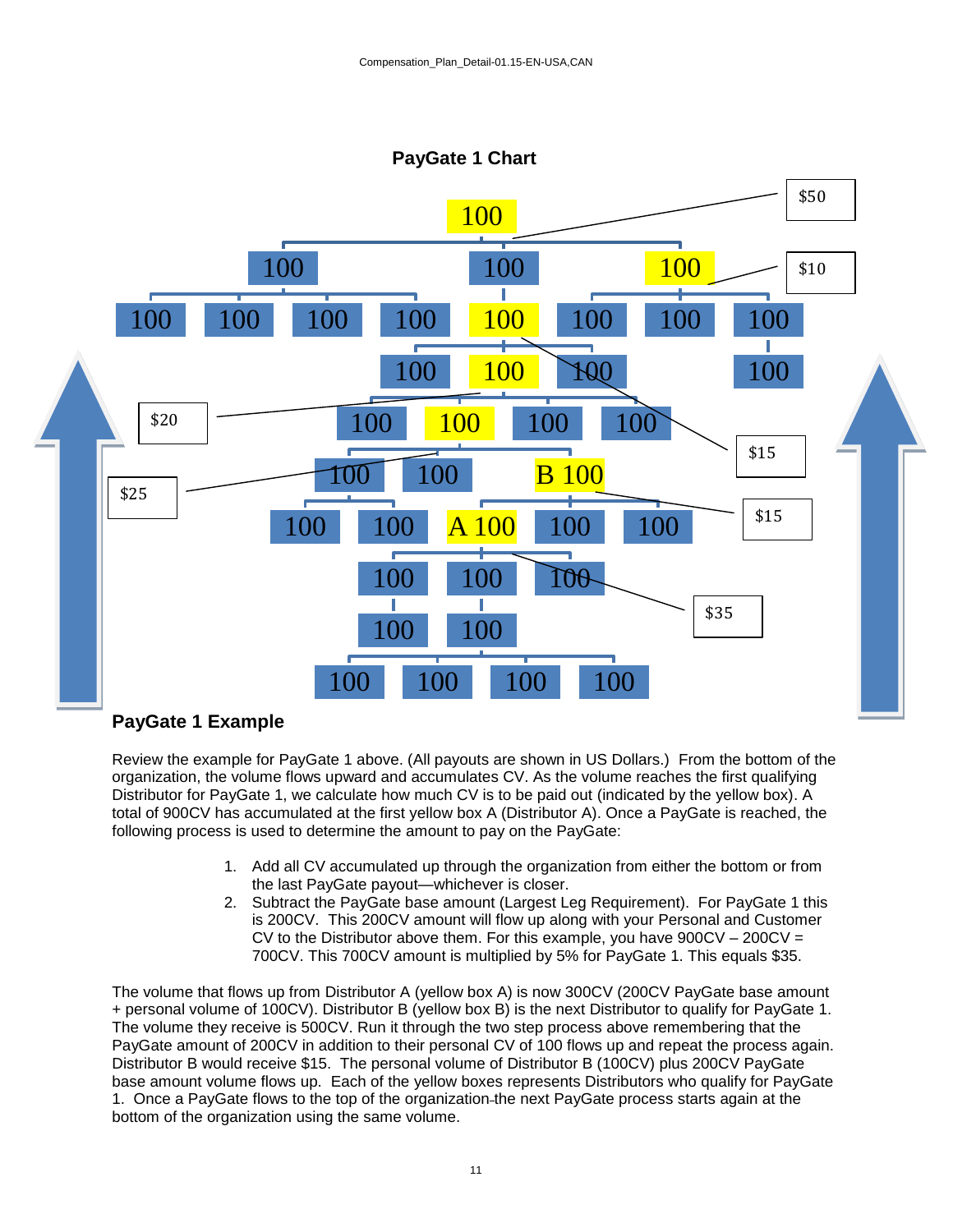## **PayGate 4 Chart**



## **PayGate 4 Example**

Above is an example for Paygate 4. We will use the same organization as the PayGate 1 example, but we have increased the volume to 1000CV in order to keep the illustration small enough to demonstrate this PayGate. Remember that PayGates 1 – 3 would have been paid before PayGate 4 was processed. To qualify for this gate, your largest leg needs to have at least 4500CV and the total of all your other legs needs to have at least 3000CV.

Each of the Distributors in yellow has qualified to receive a payout for PayGate 4. To calculate the amount of the payout for Distributor A (yellow box A), first add the volume from all the legs. A total of 10,000CV is accumulated by Distributor A. Next subtract the PayGate base amount (4500CV for PayGate 4).  $10,000$ CV –  $4500$ CV =  $5500$ CV. Multiply this by 7% and we get \$385. This \$385 would be added to the other PayGate Bonuses (PayGates 1-3) for that Distributor.

Finally, the PayGate 4 base amount of 4500CV flows up along with their personal 1000CV to the Distributor above them. This process is repeated for every Distributor that qualifies for PayGate 4. In this example a total of four Distributors received this PayGate 4 bonus in this example.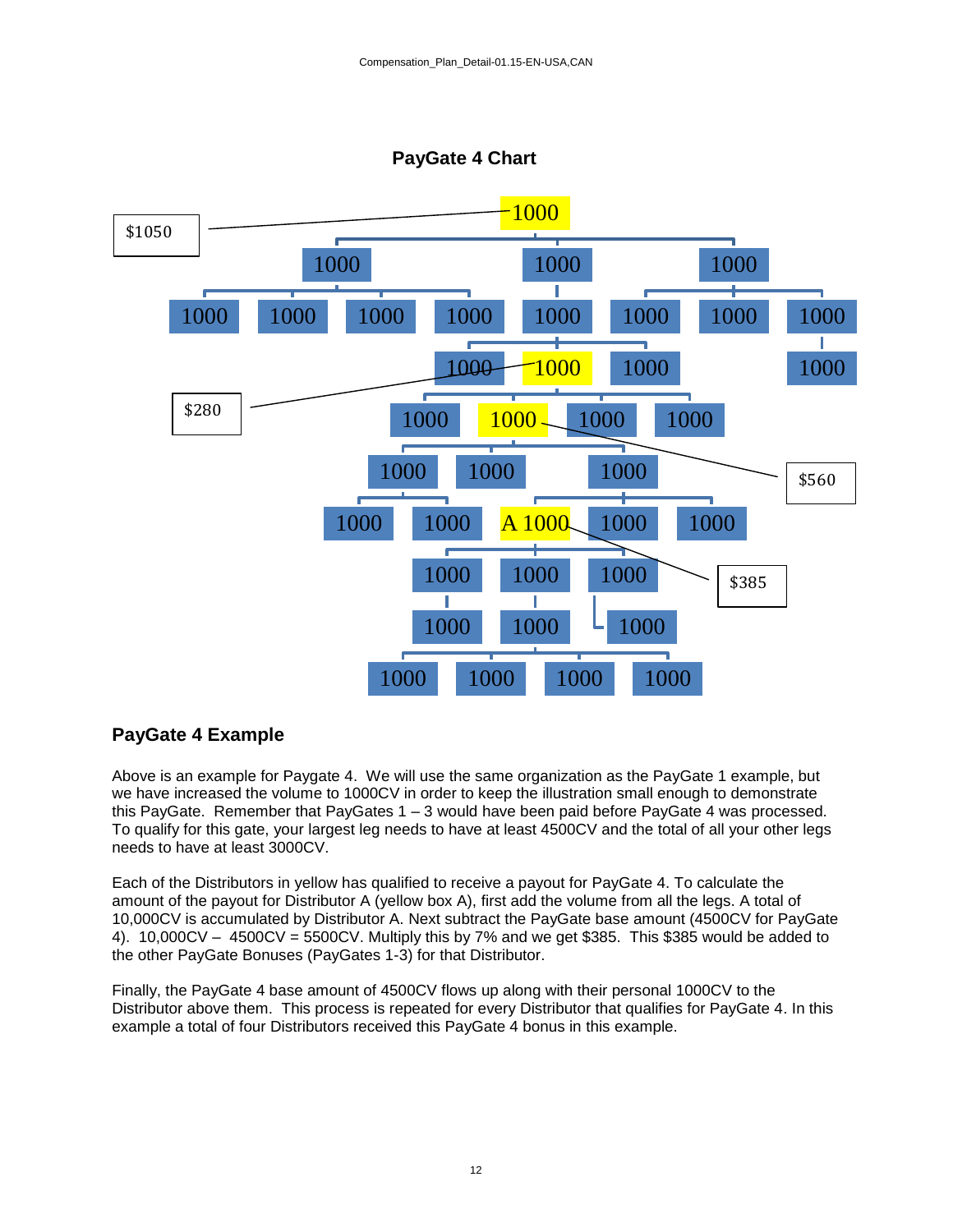#### **Generation Check Match**

One of the most exciting bonuses is the Generation Check Match. You can earn a percentage of every PayGate payout from Distributors in your Sponsor Tree downline up to nine generations deep. A Generation is defined as a Distributor with a Paid-as Rank equal to or greater than Sapphire, down to, and including the next Distributor with a Paid-as Rank equal to or greater than Sapphire. Based on your Paid-as Rank you will earn a percentage of your downline's PayGate earnings. The chart below itemizes the breakdown of generations and percentages.

| Generations    | <b>Sapphire</b> | <b>Ruby</b> | <b>Emerald</b> | Diamond | <b>Blue Diamond</b> | Green<br><b>Diamond</b> | <b>Purple Diamond</b> | <b>Red Diamond</b> | <b>Double Red Diamond</b> | <b>Black Diamond</b> | <b>Double Black Diamond</b> |
|----------------|-----------------|-------------|----------------|---------|---------------------|-------------------------|-----------------------|--------------------|---------------------------|----------------------|-----------------------------|
| 1              | 15%             | 15%         | 15%            | 15%     | 15%                 | 15%                     | 15%                   | 15%                | 15%                       | 15%                  | 15%                         |
| $\overline{2}$ | 10%             | 10%         | 10%            | 10%     | 10%                 | 10%                     | 10%                   | 10%                | 10%                       | 10%                  | 10%                         |
| 3              |                 | 10%         | 10%            | 10%     | 10%                 | 10%                     | 10%                   | 10%                | 10%                       | 10%                  | 10%                         |
| $\overline{4}$ |                 |             | 5%             | 5%      | 5%                  | 5%                      | 5%                    | 5%                 | 5%                        | $5%$                 | 5%                          |
| $\overline{5}$ |                 |             |                | 5%      | 5%                  | 5%                      | 5%                    | 5%                 | 5%                        | 5%                   | 5%                          |
| $\,6$          |                 |             |                |         | 4%                  | 4%                      | 4%                    | 4%                 | 4%                        | 4%                   | 4%                          |
| $\overline{7}$ |                 |             |                |         |                     | 3%                      | $3%$                  | 3%                 | 3%                        | 3%                   | 3%                          |
| 8              |                 |             |                |         |                     |                         | 2%                    | 2%                 | 2%                        | 2%                   | 2%                          |
| 9              |                 |             |                |         |                     |                         |                       | 1%                 | 1%                        | 1%                   | 1%                          |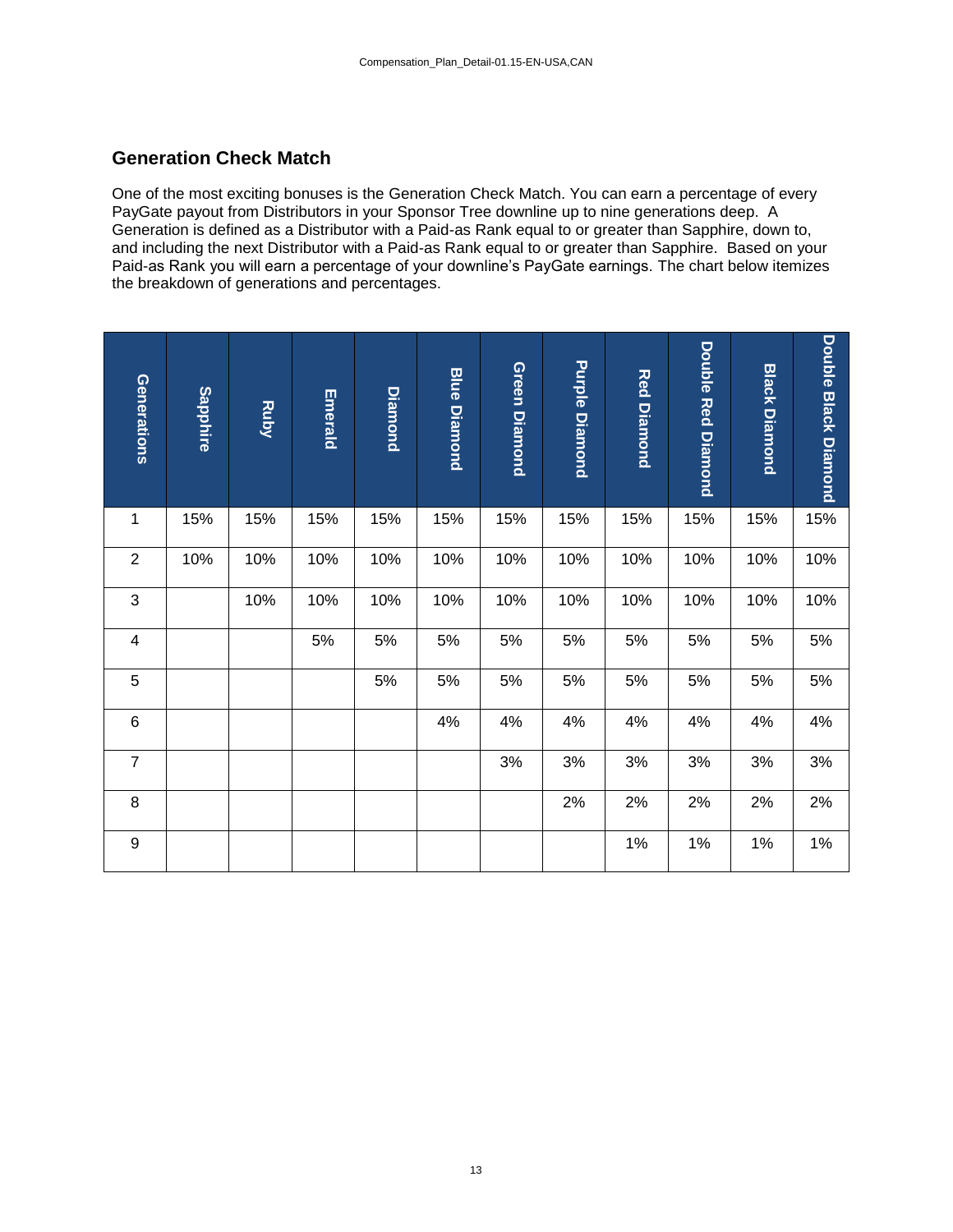

## **Generation Check Match Example**

In the example above the Distributor at the top has a Paid-as Rank of Diamond which entitles them to five generation payouts (only three generations shown). The Distributors in red are in Generation one, and the Diamond would receive 15% of the Paygate bonus of each one. The Distributors in green are in Generation two, and the Diamond would receive 10% of the Paygate bonus of each one. The Distributors in yellow are in Generation three, and the Diamond would receive 10% of the Paygate bonus of each one.

#### **Rank Bonus**

**Emerald Rank Bonus -** Achieve the month-end Paid-as rank of Emerald for two total months and receive \$5000.

**Blue Diamond Bonus -** Achieve the month-end Paid-as rank of Blue Diamond for three total months and receive \$25,000.

**Purple Diamond Bonus -** Achieve the month-end Paid-as rank of Purple Diamond for three total months and receive \$100,000.

**Double Red Diamond -** Achieve the month-end Paid-as rank of Double Red Diamond for three total months and receive \$500,000 (\$100,000 per month for five months).

**Double Black Diamond -** Achieve the month-end Paid-as rank of Double Black Diamond for three total months and receive \$1,000,000 (\$100,000 per month for ten months).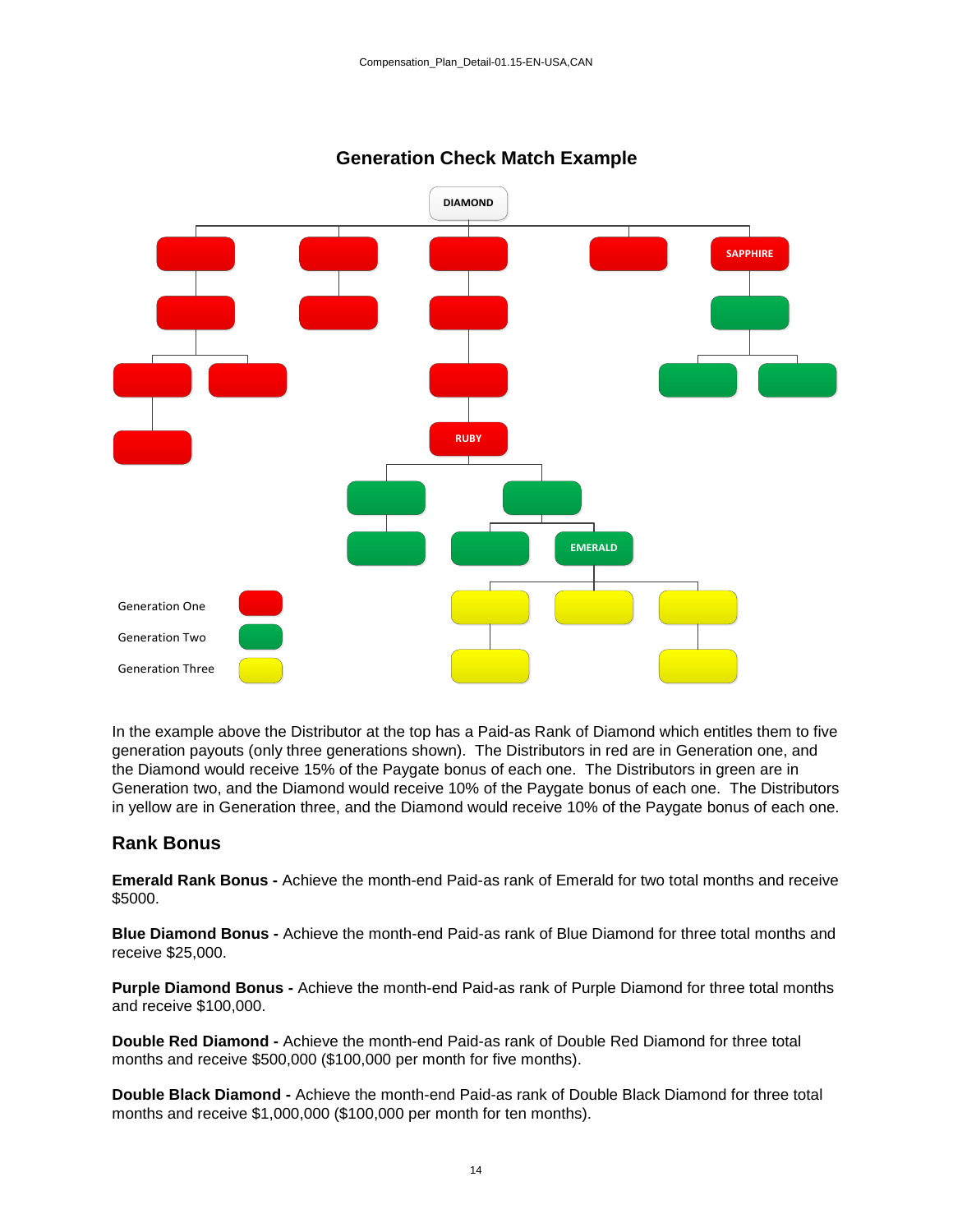#### LEADERSHIP BONUSES

#### **Diamond Pool**

1.5% of all Global CV every month is put into the Diamond Pool. This pool is calculated monthly and paid monthly on a 60 day delay. For example, pool earnings from January would be paid out to you in March.

To participate in the pool, a Distributor must have a Paid-as Rank of Diamond or above in the current month and one of the two previous months. Participants receive shares in the pool based on their rank as follows:

| Diamond                       | 1 Share  |
|-------------------------------|----------|
| <b>Blue Diamond</b>           | 2 Shares |
| Green Diamond                 | 4 Shares |
| <b>Purple Diamond</b>         | 8 Shares |
| <b>Red Diamond</b>            | 8 Shares |
| Double Red Diamond            | 8 Shares |
| <b>Black Diamond</b>          | 8 Shares |
| Double Black Diamond 8 Shares |          |

A Red, Double Red, Black, or Double Black Diamond participates in this pool until he or she qualifies for the next pool. If a participant in the pool helps someone in their Sponsor Tree downline reach the same Paid-As Rank or higher, then their shares are multiplied by 1.5. A participant can only receive one multiplying factor. Qualification is determined by the monthly Paid-As Rank. A Distributor will never be paid in more than one leadership pools for the same month.

#### **Red Diamond Pool**

0.5% of all Global CV every month is put into the Red Diamond Pool. The pool is calculated monthly and paid on a 60 day delay. For example, pool earnings from January would be paid out to you in March.

To participate in the pool, a Distributor must be a Paid-as Rank of Red Diamond or above in the current month and one of the two previous months. Participants receive shares in the pool based upon their rank as follows:

| Red Diamond                   | 1 Share  |
|-------------------------------|----------|
| Double Red Diamond            | 2 Shares |
| <b>Black Diamond</b>          | 2 Shares |
| Double Black Diamond 2 Shares |          |
|                               |          |

A Black or Double Black Diamond participates in this pool until they qualify for the Infinity Bonus. If a participant in the pool helps someone in their Sponsor Tree downline reach the same Paid-As Rank or higher, then his or her shares are multiplied by 1.5. A participant can only receive one multiplying factor. Qualification is determined by the monthly Paid-As Rank. A Distributor will never be paid in more than one leadership pools for the same month.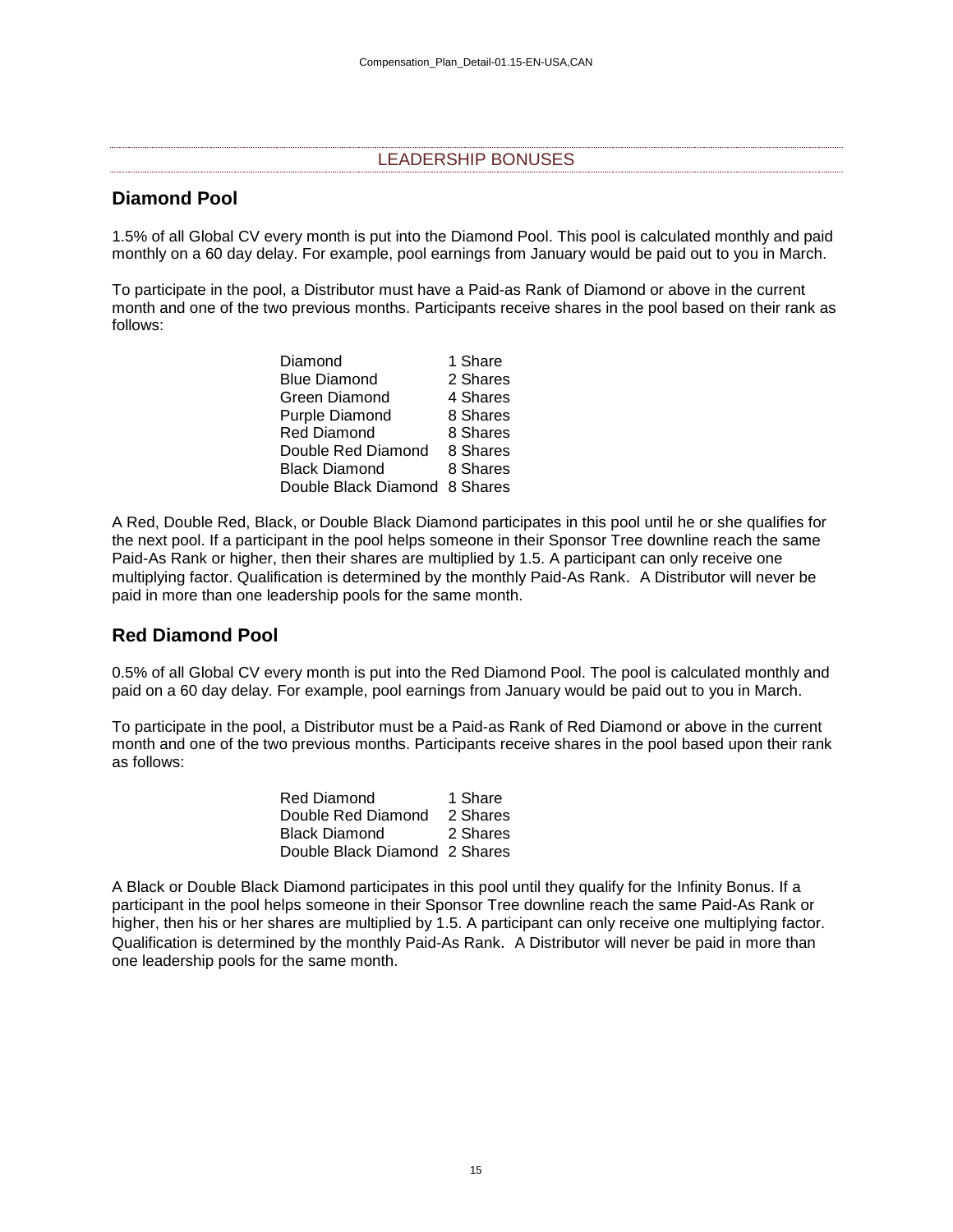## **Infinity Bonus**

The Infinity Bonus allows a Paid-As Rank Black Diamond and Double Black Diamond to be paid 1% on all the CV in their placement downline. If the Black Diamond or Double Black Diamond has another Black Diamond or higher in their downline then the Infinity Bonus paid out below them becomes one-half. With each new Black Diamond in your Placement Tree the payout never ends but is reduced by one-half.

To participate in the bonus, a Distributor must be a Paid-as Rank of Black Diamond or above in the current month and one of the two previous months.



## **Ky**ä**ni Drive your Dream Car Program**

Starting with the rank of Sapphire, you could be driving your own white Audi A4—and the program doesn't stop there! There are five tiers in the car program which can reach a monthly payment of \$10,000! The tiers are achieved at the ranks of: Sapphire, Diamond, Green Diamond, Red Diamond, and Black Diamond.

To qualify for the Sapphire tier you only need to reach the Paid-As Rank of Sapphire for two separate months. To qualify for the Diamond, Green Diamond, Red Diamond, and Black Diamond you must be of the specified Paid-As Rank in three months out of a rolling five month period.

For full details please see the Kyäni Dream Car Program rules document in your Backoffice.

## **Trips**

Kyäni provides Incentive Trips to reward those who are growing. Incentive Trips vary by market. To see your current Incentive Trip promotion, check your BackOffice.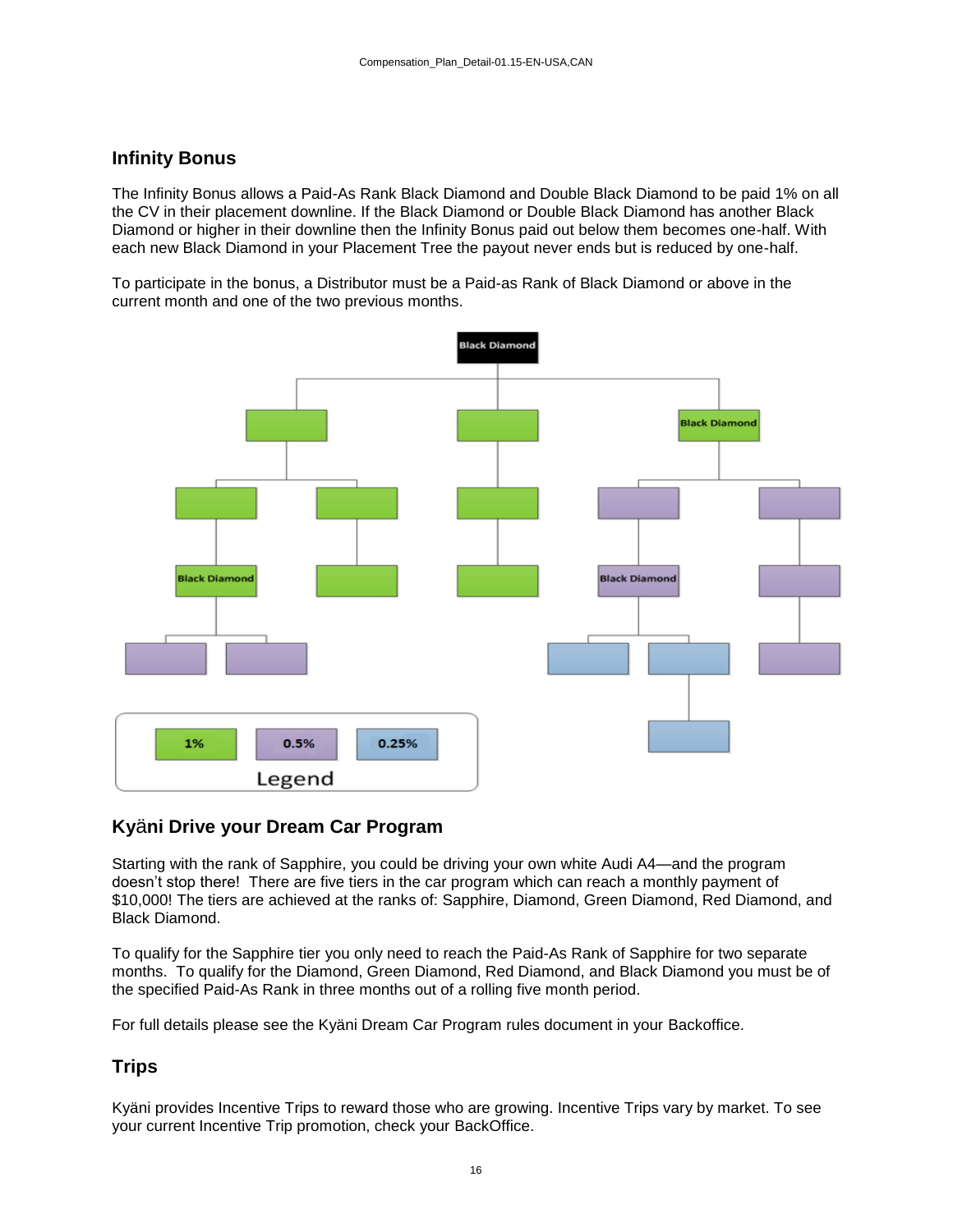#### KYÄNI BONUS SCHEDULE

#### **Weekly Bonuses**

Sponsor Bonus Team Bonus Retail Profit Bonus Customer Bonus Fast Start Bonus – Payout 1

| <b>Posted in Backoffice</b> | <b>Check Mailed</b> | <b>Bank Transfer</b> | <b>Payoneer Upload</b> |
|-----------------------------|---------------------|----------------------|------------------------|
| <b>Tuesday</b>              | Tuesday             | <b>Thursday</b>      | <b>Thursday</b>        |

\*Weekly bonuses are calculated for the previous Monday – Sunday based on local time in the country of registration.

## **Monthly Commissions/Bonuses**

Kyäni Paygate Accumulator Generation Check Match Customer Pool One-time Customer Bonuses Fast Start Bonus – Payout 2 & 3

| <b>Posted in Backoffice</b>                                                 | <b>Check Mailed</b> | <b>Bank Transfer</b> | <b>Payoneer Upload</b> |
|-----------------------------------------------------------------------------|---------------------|----------------------|------------------------|
| 7 <sup>th</sup>                                                             | 10 <sub>th</sub>    | 13 <sub>th</sub>     | 13 <sub>th</sub>       |
| <b>Leadership Bonuses</b>                                                   |                     |                      |                        |
| Diamond Pool*<br>Red Diamond Pool*<br>Infinity Bonus<br><b>Rank Bonuses</b> |                     |                      |                        |
| <b>Posted in Backoffice</b>                                                 | <b>Check Mailed</b> | <b>Bank Transfer</b> | <b>Payoneer Upload</b> |

**7th 25th 25th 25th**

\* The Diamond and Red Diamond Pools are paid in the second month after earned. For example January Leadership Pools would not be paid until March 25th.

#### *Note:**When the posting or payout date of any bonus falls on a weekend or holiday, the activity will occur on the next business day.*